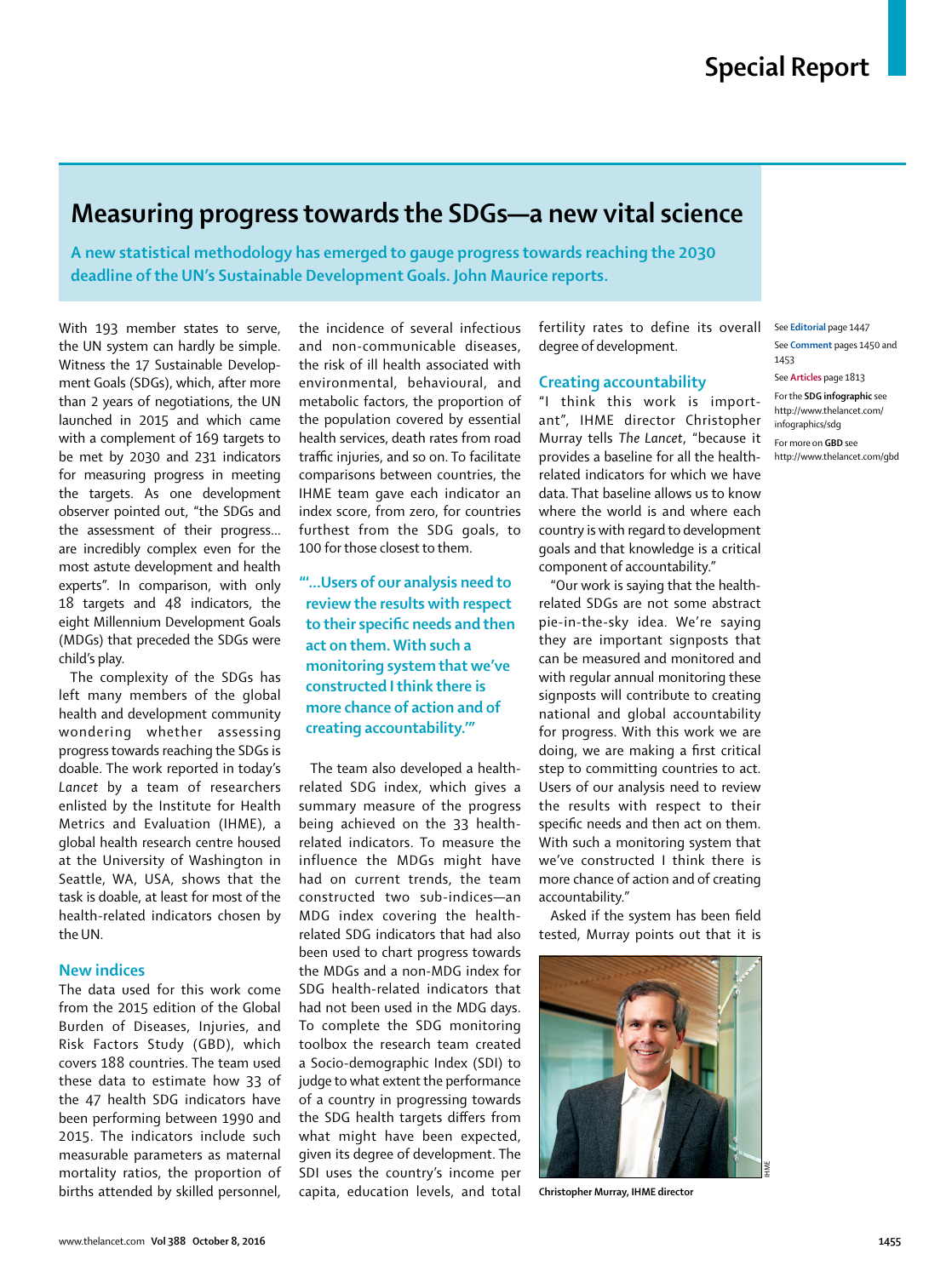

**IHME's offices, Seattle, WA, USA** 

the work of hundreds of researchers from around the world. "We've had about 1800 investigators from more than 120 countries working on the results of our analysis to see if they make sense. Moreover, many of our collaborators are in government or government research institutions, so there's been a lot of ground-proofing that's been going on even before we got to the point of sending our report for publication."

What's the next big step for the IHME monitoring work? "We are starting to work on the universal health coverage indicators, which are of great interest to many organisations and governments and which we will put a lot of effort into improving. We are also trying to use our system to forecast from current trends all the gaps or shortcomings that countries will face in 2030, the deadline year for reaching the SDGs."

In a Comment published in today's *Lancet*, Kevin Watkins, who was executive director of the Overseas Development Institute from 2013 to September this year, and is now chief executive of Save the Children UK, sees the GDB 2015-based study as "a landmark event". "It provides a detailed snapshot of the state of global health and an analytical approach to tracking this dynamic picture. As the international community embarks on the transition from the MDGs to the SDGs, GBD 2015 is a critical part

of the tool kit for measuring progress and—critically—holding governments to account."

"I'm very impressed with this work", says David Nabarro, Special Adviser to the UN Secretary-General for the 2030 Agenda for Sustainable Development and Climate Change. "It is well crafted by a huge partnership comprising national actors and also independent groups. They have produced a very full analysis of SDG health-related measurements that will allow governments and civil society decision makers to track progress and confront any challenges in meeting these SDG goals over time."

"What also impresses me is the robustness of the data this team is using. Their data are grounded in national statistics and supplemented with material from independent sources. I'll be interested to see how easy it's going to be to continue producing this kind of comprehensive data over time. But looking at it now, I think it holds great progress. My major concern is with the IHME team's ranking of countries. I do not consider that to be helpful."

# **"'What also impresses me is the robustness of the data this team is using. Their data are generally grounded in national statistics and supplemented with material from independent sources...'"**

Jeffrey D Sachs, director of the UN Sustainable Development Solutions Network (SDSN) and Special Adviser to UN Secretary-General Ban Ki-moon, sees the IHME work as very useful. "The IHME's health SDG index is a major worldwide effort to create and harmonise data across health indicators. The IHME researchers are to be praised for having made large-scale efforts in data collection, data management, and data standardisation and transformation. Their work helps to make the health-related SDGs

measurable and allows countries to understand where they stand on the road towards achieving the goals."

In July, the SDSN, together with the Bertelsmann Stiftung, a private nonprofit foundation based in Gütersloh, Germany, published an SDG Index covering all 17 SDGs. "The IHME team", Sachs notes, "used variables that are not otherwise readily available. I look forward to incorporating many of them into the revised and updated 2017 SDSN SDG Index. Whereas the SDSN's SDG Index uses easily accessible, published data that anybody can look up from sources such as WHO and the World Bank, the IHME uses an augmented dataset based on their own data processing and statistical modelling to fill values that are missing in published data. This modelling work is very valuable but I would like to see more clarity concerning the confidence we should place on the imputed data."

"The IHME should also indicate where the world's efforts should be placed on collecting more detailed, relevant, and timely health data. A similar effort is of course very important for many non-healthrelated SDGs where data availability tends to be far less complete", notes Sachs.

Also commenting on the IMHE work in today's *Lancet*, Devi Sridhar, professor and chair of Global Public Health at the University of Edinburgh Medical School, Edinburgh, UK, wonders whether the IHME SDG index will be useful for governments in lowincome and middle-income countries. "The answer is not immediately clear", she writes, "especially since the SDG index relies on GBD data, which have been criticised for having limited use at the national level."

One answer comes from Isabella Maina, who heads the Health Sector Monitoring & Evaluation Unit of the Kenyan Ministry of Health in Nairobi. "Over the past decade, a good number of low-income and middle-income countries have made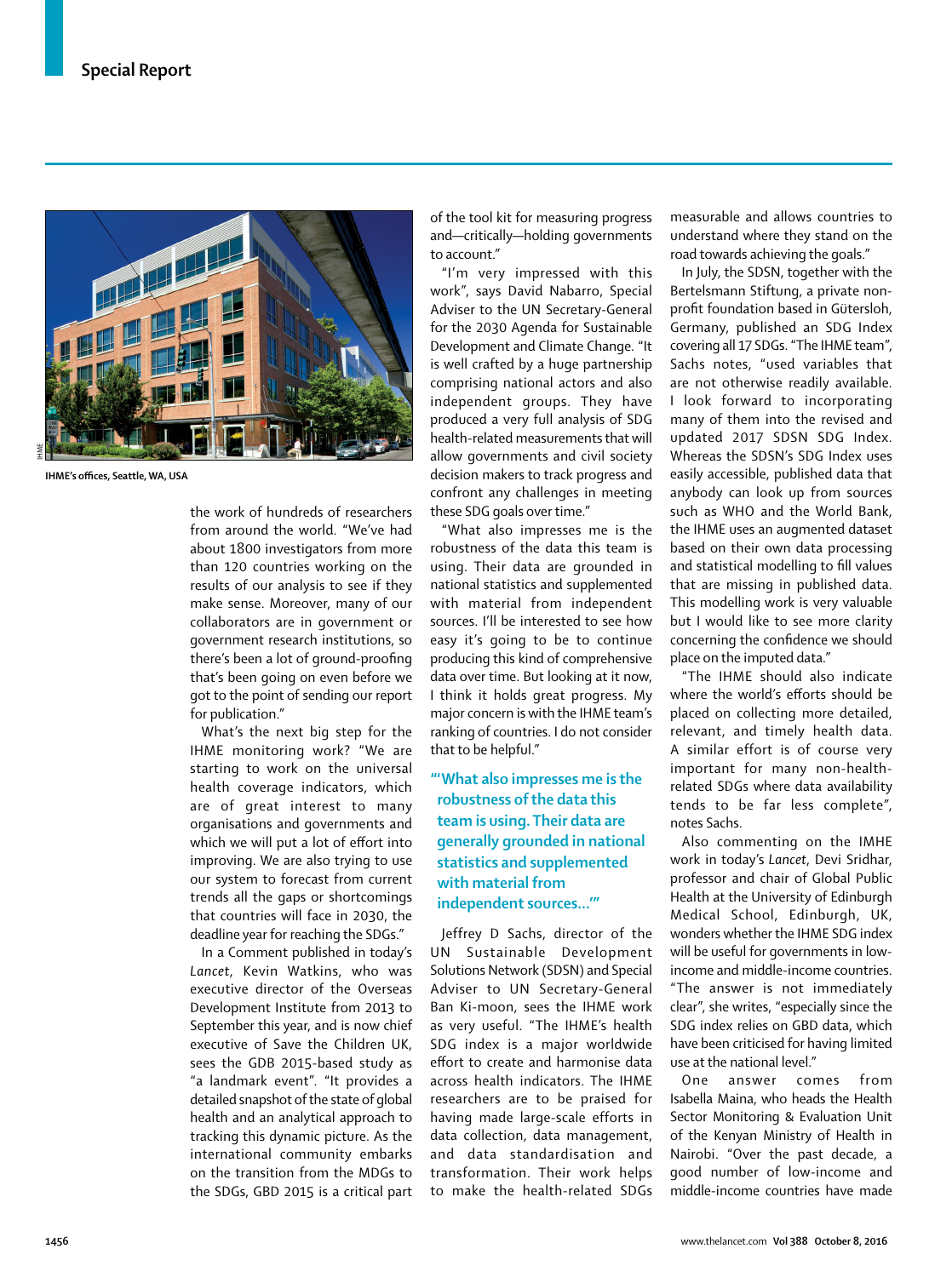tremendous progress in developing their health information systems", she tells *The Lancet*. "But many face difficulties that could hinder their use of the GBD–SDG index. Some have weak data collection systems, inadequately skilled staff, a shortage of tools and techniques, and limited political investment in data management. I am convinced that the GBD–SDG index work will encourage and help these countries to strengthen their data management systems", says Maina. "Countries are in the process of refocusing on the lessons they learnt during the MDG era and are domesticating their SDG agendas for their own specific needs over the coming years of the SDG era. Using the IHME SDG health index, they will be better placed to prioritise the crucial areas of their data management work that need strengthening. And on an overarching level, the SDG health index will, I am sure, help countries to shape their health policies so as to meet the SDGs. However, this will call for concerted and aligned efforts among all stakeholders to assist countries in improving their health information systems."

*The Lancet* heard a less positive assessment of the IHME work from Abul Kalam Azad, director general for Health Services in the Bangladesh Ministry of Health, Dhaka, Bangladesh. "The well-intentioned attempt to analyse GBD data in order to measure countries' ratings on progress in reaching SDG targets will not, to my mind, reveal the real picture of a country's health outcomes", he says. "The IHME team defined healthrelated SDG indicators as indicators for health services, health outcomes, and environmental, occupational, behavioural, and metabolic risks with well established causal connections to health." Azad says a measurement index or indicator should focus primarily on only a small number of burdens, such as mortality, morbidity, economic problems, and health risks that lead to these burdens. He is also concerned that "if a country is ranked by a composite measurement index that is not valid, the health officials of the country could suffer negative consequences. Moreover, some of the 33 health-related SDG indicators that the IHME team used for their analysis were not strictly within the health sector. This too may result in the country's health officials being unjustly blamed for their failure to attain these non-health targets."

As for the choice of SDG monitoring tools, Bangladesh is using the WHO's *World Health Statistics 2016* and its *Global Reference List of 100 Core Health Indicators*. "With the health-related SDG indicators suggested by these sources we are tracking every one of our citizens in order to create a population-based health summary."

# **"'...I am convinced that the GBD–SDG index work will encourage and help these countries to strengthen their data management systems'..."**

## **Progress in countries**

Putting their monitoring tool to work on the 188 countries, the IHME team's SDG index gleaned from GBD 2015 a profuse body of country data covering the 1990–2015 period. Overall, the SDG health indicators showed an improvement since 2000. As health indicators improved, however, more people lived longer but had functional losses associated with ageing. Countries making the greatest gains in progress to meet the development goals since 2000, as measured by the health-related SDGs, were in southeast and central Asia, and also in parts of Latin America. Timor-Leste, Bhutan, and Colombia showed the greatest improvements in health indicators since 2000. Three countries, Libya, Syria, and Chile, showed significant declines.

In 2015, Iceland topped the list of development performers, followed by Singapore and Sweden. At the bottom of the list came the Central African Republic, Somalia, and South Sudan. Some findings were unexpected. The



**The USA has made slow progress in tackling excessive weight in children**

USA, for example, ranked only 28th, mainly because of its relatively poor performance on MDG indicators such as alcohol consumption, childhood overweight, deaths from interpersonal violence, self-harm, and unintentional poisoning. Surprising too was India's low ranking at 143rd, despite its rapid economic growth over the decade. It had made, however, a poor showing on maternal mortality, malaria incidence, mortality from poor access to water and sanitation, and air pollution. Many countries in western Europe, Latin America, and parts of Asia, and also Australia, attained unexpectedly high levels. Interestingly, some countries which had done well on MDG indicators did badly on the SDG indicators.

#### **Other SDG tracking initiatives**

The publication in this issue of the IHME's indicator tracking toolbox will add to a development landscape already dotted with several initiatives aimed at tracking the SDGs. Like the IHME's GBD-based tool, WHO's Global Health Observatory operates an exclusively health-related statistical database that covers more than 1000 indicators and 194 countries. The Observatory publishes a compendium, *World Health Statistics*, of which the latest 2016 edition is designed for "monitoring health for the SDGs". The UN Statistics Division operates a global SDG indicator database drawing on data compiled through the UN system